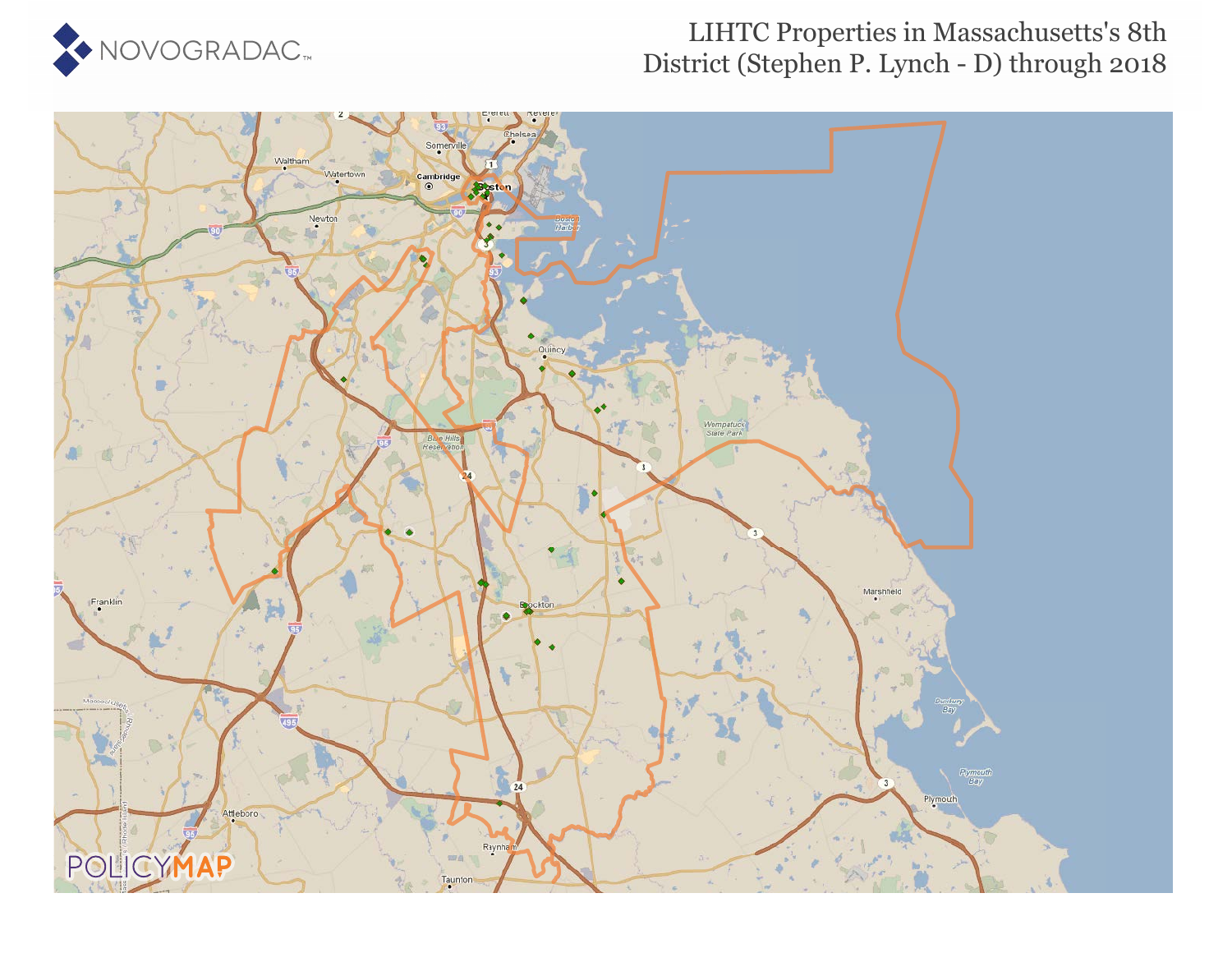| <b>Project Name</b>                                | <b>Address</b>                                 | <b>City</b>     | <b>State</b> | <b>Zip Code</b> | Nonprofit<br><b>Sponsor</b> | <b>Allocation</b><br>Year                   | <b>Annual</b><br><b>Allocated</b><br><b>Amount</b> | <b>Year Placed</b><br>in Service | <b>Construction Type</b>  | <b>Total</b><br><b>Units</b> | Low<br><b>Income</b><br><b>Units</b> | <b>Rent or</b><br><b>Income</b><br>Ceiling | <b>Credit</b><br>Percentage Bond                     | Tax-<br><b>Exempt</b> | <b>HUD Multi-</b><br>Family<br><b>Financing/Rental</b><br><b>Assistance</b> |
|----------------------------------------------------|------------------------------------------------|-----------------|--------------|-----------------|-----------------------------|---------------------------------------------|----------------------------------------------------|----------------------------------|---------------------------|------------------------------|--------------------------------------|--------------------------------------------|------------------------------------------------------|-----------------------|-----------------------------------------------------------------------------|
| <b>TRINITY BROCKTON</b><br><b>FOUR PHASE ONE</b>   | 50 CENTRE<br><b>STREET</b>                     | <b>BROCKTON</b> | MA           | 2301            | No                          | 2015                                        | \$1,539,329                                        | 2015                             | <b>New Construction</b>   | 61                           | 61                                   | 60% AMGI                                   | <b>Both 30%</b><br>and 70%<br>present value          | No                    | No                                                                          |
| FITCHBURG YARN                                     | <b>6 FANEUIL</b><br>HALL<br><b>MARKETPLACE</b> | <b>BOSTON</b>   | MA           | 1420            | No                          | 2017                                        | \$886,070                                          | 2017                             | Acquisition and Rehab 96  |                              | 96                                   | 60% AMGI                                   | 70 % present<br>value                                |                       | $\mathbf {No}$                                                              |
| <b>6 FORT STREET APTS</b>                          | 6 FT ST                                        | QUINCY          | MA           | 2169            |                             | Insufficient<br>Data                        | $\$0$                                              | Insufficient<br>Data             | Not Indicated             | 34                           | $\bf{0}$                             |                                            | Not<br>Indicated                                     |                       |                                                                             |
| <b>CHESTNUT GLEN</b>                               | 585 CHESTNUT<br><b>ST</b>                      | <b>ABINGTON</b> | MA           | 2351            |                             | Insufficient<br>Data                        | $\$0$                                              | Insufficient<br>Data             | Not Indicated             | 130                          | $\bf{0}$                             |                                            | Not<br>Indicated                                     |                       |                                                                             |
| <b>TAMMY BROOK</b>                                 | 191 KING AVE                                   | WEYMOUTH        | MA           | 2188            |                             | Insufficient<br>Data                        | $\$0$                                              | Insufficient<br>Data             | Not Indicated             | 24                           | $\bf{0}$                             |                                            | Not<br>Indicated                                     |                       |                                                                             |
| THE WOODLANDS AT<br><b>ABINGTON STATION</b>        | 1 WOODLANDS<br>WAY                             | ABINGTON        | MA           | 2351            |                             | Insufficient<br>Data                        | $\$0$                                              | Insufficient<br>Data             | Not Indicated             | 39                           | $\bf{0}$                             |                                            | Not<br>Indicated                                     |                       |                                                                             |
| ALLERTON HOUSE AT 43 SCHOOL<br><b>CENTRAL PARK</b> | <b>HOUSE RD</b>                                | WEYMOUTH        | MA           | 2188            | No                          | 1998                                        | $\$0$                                              | 1999                             | New Construction          | 70                           | 14                                   | <b>50% AMGI</b>                            | $30\,\%$ present $\,\mathrm{Yes}$ value              |                       |                                                                             |
| AMY LOWELL HOUSE 65 MARTHA RD BOSTON               |                                                |                 | MA           | 2114            | Yes                         | 1999                                        | \$0                                                | 2000                             | Acquisition and Rehab 151 |                              | 121                                  | 60% AMGI                                   | 30 % present $\rm\thinspace\gamma_{\rm es}$<br>value |                       |                                                                             |
| DAVIS COMMONS A&B 165 CARL AVE                     |                                                | <b>BROCKTON</b> | MA           | 2302            | Yes                         | 1999                                        | $\$0$                                              | 2000                             | Acquisition and Rehab 200 |                              | 200                                  | 60% AMGI                                   | $30\,\%$ present $\,$ Yes value                      |                       |                                                                             |
| TRADITIONS OF<br><b>DEDHAM</b>                     | 735<br>WASHINGTON DEDHAM<br>ST                 |                 | MA           | 2026            | No                          | 2001                                        | \$0\$                                              | 2002                             | <b>New Construction</b>   | 95                           | 19                                   | 50% AMGI                                   | $30\,\%$ present $\,$ Yes value                      |                       |                                                                             |
| <b>WOODLANDS AT</b><br><b>ABINGTON STATION</b>     | 303 SUMMER ST ABINGTON                         |                 | MA           | 2351            | No                          | 2002                                        | $\$0$                                              | 2003                             | <b>New Construction</b>   | 192                          | 39                                   | 50% AMGI                                   | 30 % present Yes<br>value                            |                       |                                                                             |
| <b>BIXBY-BROCKTON</b><br>APTS                      | 103 MAIN ST                                    | <b>BROCKTON</b> | MA           | 2301            | $\mathbf {No}$              | 2004                                        | $\$0$                                              | 2005                             | Acquisition and Rehab 106 |                              | $\bf 95$                             | 60% AMGI                                   | $70\,\%$ present $\,\mathrm{Yes}$ value              |                       |                                                                             |
| <b>CASA MARIA APTS</b>                             | 130 ENDICOTT<br><b>ST</b>                      | <b>BOSTON</b>   | MA           | 2113            |                             | $\label{lem:optimal} In sufficient$<br>Data | $\$0$                                              | Insufficient<br>Data             | Not Indicated             | 84                           | 82                                   | 60% AMGI                                   | $\rm Not$ Indicated                                  |                       |                                                                             |

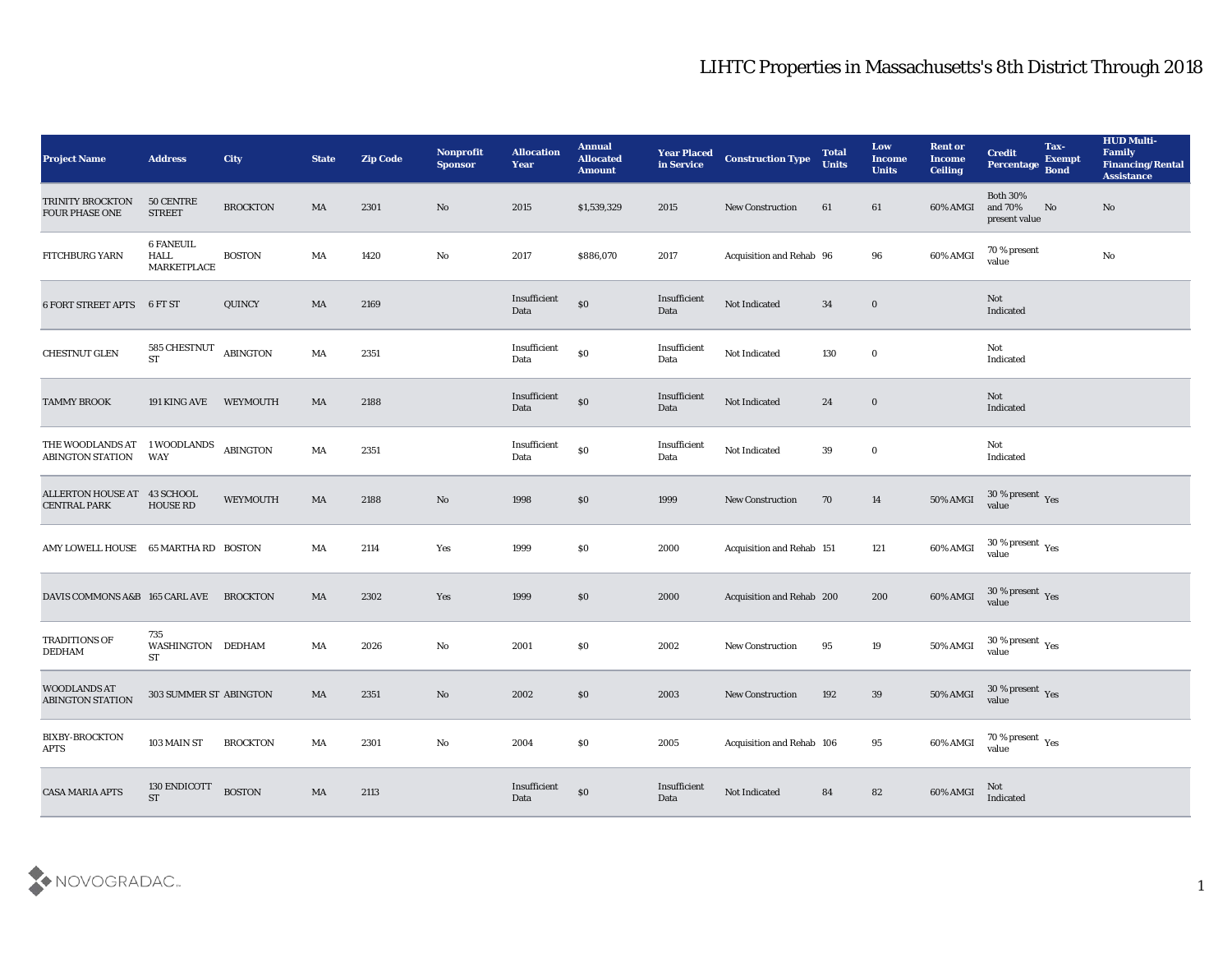| <b>Project Name</b>                                   | <b>Address</b>                    | City                       | <b>State</b> | <b>Zip Code</b> | Nonprofit<br><b>Sponsor</b> | <b>Allocation</b><br><b>Year</b> | <b>Annual</b><br><b>Allocated</b><br><b>Amount</b> | <b>Year Placed</b><br>in Service | <b>Construction Type</b>        | <b>Total</b><br><b>Units</b> | Low<br><b>Income</b><br><b>Units</b> | <b>Rent or</b><br><b>Income</b><br><b>Ceiling</b> | <b>Credit</b><br><b>Percentage</b>         | Tax-<br><b>Exempt</b><br><b>Bond</b> | <b>HUD Multi-</b><br>Family<br><b>Financing/Rental</b><br><b>Assistance</b> |
|-------------------------------------------------------|-----------------------------------|----------------------------|--------------|-----------------|-----------------------------|----------------------------------|----------------------------------------------------|----------------------------------|---------------------------------|------------------------------|--------------------------------------|---------------------------------------------------|--------------------------------------------|--------------------------------------|-----------------------------------------------------------------------------|
| <b>SQUANTUM GARDENS</b><br>$\scriptstyle\rm II$       | 420 E<br>SQUANTUM ST              | QUINCY                     | MA           | 2171            |                             | Insufficient<br>Data             | $\$0$                                              | Insufficient<br>Data             | Not Indicated                   | 79                           | 79                                   | 60% AMGI                                          | Not<br>Indicated                           |                                      |                                                                             |
| <b>WEST BROADWAY</b><br><b>HOMES</b>                  | 73 CROWLEY<br><b>ROGERS WAY</b>   | SOUTH BOSTON MA            |              | 2127            |                             | Insufficient<br>Data             | $\$0$                                              | Insufficient<br>Data             | Not Indicated                   | 133                          | 113                                  | 60% AMGI                                          | Not<br>Indicated                           |                                      |                                                                             |
| <b>ANDREW SQUARE</b>                                  | 620<br><b>DORCHESTER</b><br>AVE   | <b>BOSTON</b>              | MA           | 2127            |                             | 1988                             | \$0                                                | 1988                             | Acquisition and Rehab 6         |                              | 6                                    |                                                   | Not<br>Indicated                           | No                                   |                                                                             |
| <b>BOWDITCH SCHOOL</b>                                | 82 GREEN ST                       | <b>BOSTON</b>              | MA           | 2130            |                             | 1988                             | \$0                                                | 1989                             | Not Indicated                   | 50                           | 45                                   |                                                   | Not<br>Indicated                           | No                                   |                                                                             |
| <b>FIELDS CORNER</b><br>GRANITE                       | <b>60 CHARLES ST BOSTON</b>       |                            | MA           | 2114            |                             | 1988                             | \$0                                                | 1989                             | Acquisition and Rehab 67        |                              | 27                                   |                                                   | Not<br>Indicated                           | Yes                                  |                                                                             |
| <b>HARBOR POINT</b>                                   | <b>40 WESTWIND</b><br>RD          | <b>DORCHESTER</b>          | MA           | 2125            |                             | 1987                             | \$0                                                | 1989                             | Acquisition and Rehab 350       |                              | 350                                  |                                                   | Not<br>Indicated                           | Yes                                  |                                                                             |
| 24 ROBINWOOD AVE                                      | 24 ROBINWOOD BOSTON<br><b>AVE</b> |                            | MA           | 2130            |                             | 1988                             | \$0                                                | 1990                             | Acquisition and Rehab 10        |                              | 10                                   |                                                   | Not<br>Indicated                           | No                                   |                                                                             |
| <b>KENDRIGAN PLACE</b>                                | 10 WINTER ST                      | QUINCY                     | MA           | 2169            |                             | 1990                             | \$0                                                | 1991                             | <b>Acquisition and Rehab 78</b> |                              | 64                                   | 60% AMGI                                          | Not<br>Indicated                           | No                                   |                                                                             |
| FATHER WALTER J<br>MARTIN<br><b>COOPERATIVE HOMES</b> |                                   | 280 BOLTON ST SOUTH BOSTON | MA           | 2127            |                             | 1991                             | \$0                                                | 1993                             | <b>New Construction</b>         | 34                           | 34                                   | 60% AMGI                                          | Not<br>Indicated                           | No                                   |                                                                             |
| PETER FANEUIL<br>HOUSE                                | 60 JOY ST                         | <b>BOSTON</b>              | MA           | 2114            |                             | 1992                             | \$0                                                | 1994                             | Not Indicated                   | 50                           | 50                                   | 60% AMGI                                          | Not<br>Indicated                           | No                                   |                                                                             |
| <b>WEST END PLACE</b>                                 | <b>150 STANIFORD</b><br><b>ST</b> | <b>BOSTON</b>              | MA           | 2114            |                             | 1994                             | \$0                                                | 1997                             | <b>New Construction</b>         | 82                           | 82                                   | 60% AMGI                                          | 70 % present $\,$ No $\,$<br>value         |                                      |                                                                             |
| WESTFIELD ESTATES 11 AUNA DR                          |                                   | <b>BROCKTON</b>            | MA           | 2301            | $\rm\, No$                  | 1996                             | $\$0$                                              | 1998                             | Acquisition and Rehab 40        |                              | 40                                   | 60% AMGI                                          | $30\,\%$ present<br>value                  |                                      |                                                                             |
| WEST STOUGHTON<br><b>VILLAGE</b>                      | 11 KRISTEN DR STOUGHTON           |                            | MA           | 2072            | $\rm\, No$                  | 1998                             | \$0                                                | 1999                             | Acquisition and Rehab 112       |                              | 101                                  | 60% AMGI                                          | Both $30\%$<br>and $70\%$<br>present value | No                                   |                                                                             |

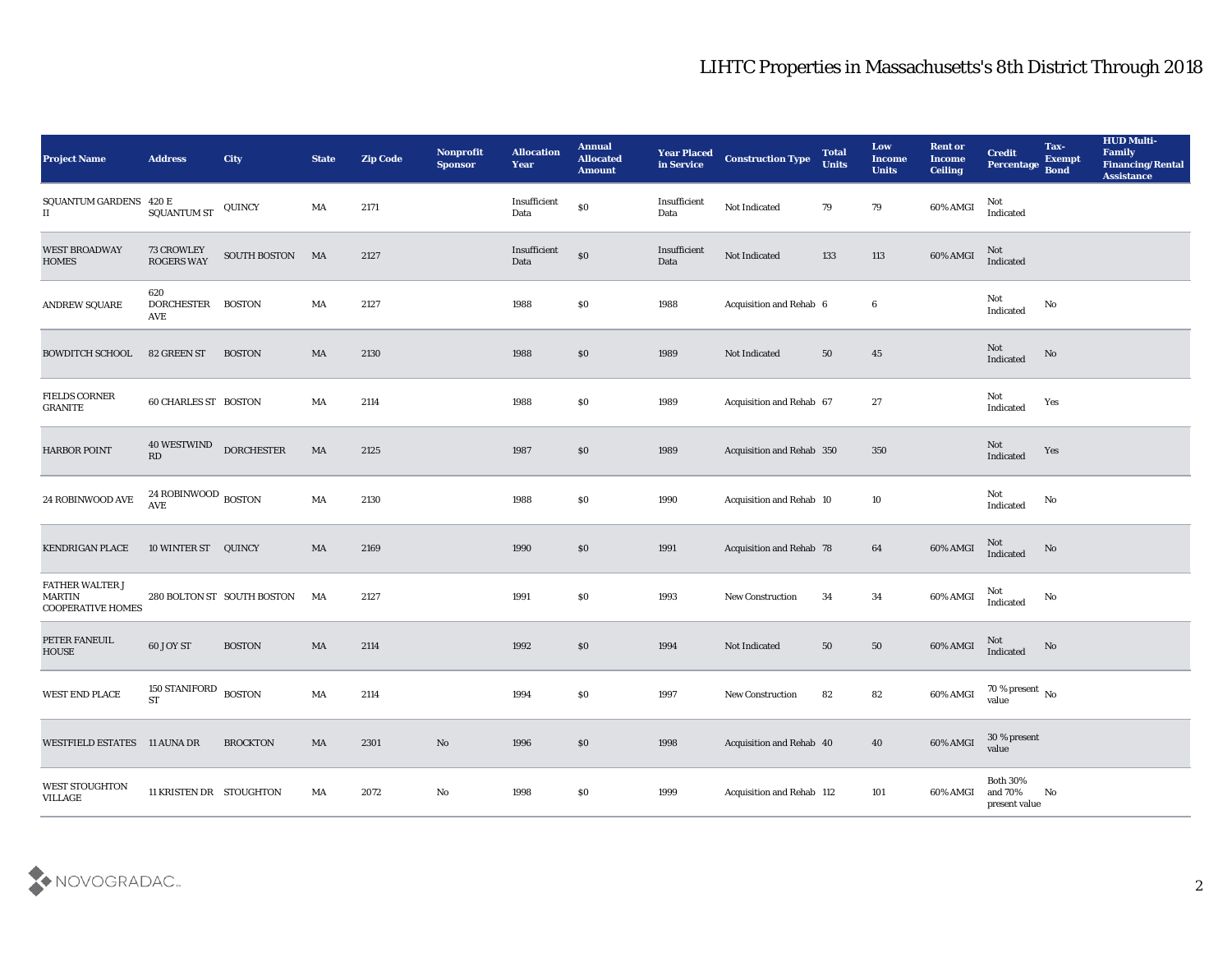| <b>Project Name</b>                                | <b>Address</b>                     | City                        | <b>State</b> | <b>Zip Code</b> | <b>Nonprofit</b><br><b>Sponsor</b> | <b>Allocation</b><br>Year | <b>Annual</b><br><b>Allocated</b><br><b>Amount</b> | <b>Year Placed</b><br>in Service | <b>Construction Type</b>  | <b>Total</b><br><b>Units</b> | Low<br><b>Income</b><br><b>Units</b> | <b>Rent or</b><br><b>Income</b><br><b>Ceiling</b> | <b>Credit</b><br>Percentage                 | Tax-<br><b>Exempt</b><br><b>Bond</b> | <b>HUD Multi-</b><br>Family<br><b>Financing/Rental</b><br><b>Assistance</b> |
|----------------------------------------------------|------------------------------------|-----------------------------|--------------|-----------------|------------------------------------|---------------------------|----------------------------------------------------|----------------------------------|---------------------------|------------------------------|--------------------------------------|---------------------------------------------------|---------------------------------------------|--------------------------------------|-----------------------------------------------------------------------------|
| PINE HOMES LP                                      | 73 RESERVOIR<br><b>ST</b>          | <b>BROCKTON</b>             | MA           | 2301            | No                                 | 1999                      | \$0                                                | 2000                             | Acquisition and Rehab 114 |                              | 91                                   | 60% AMGI                                          | 70 % present No value                       |                                      |                                                                             |
| PONDVIEW APTS                                      |                                    | 560 CENTRE ST JAMAICA PLAIN | MA           | 2130            | Yes                                | 1999                      | \$0                                                | 2001                             | Acquisition and Rehab 60  |                              | 56                                   | 60% AMGI                                          | $70$ % present $\,$ No value                |                                      |                                                                             |
| WOLLASTON MANOR - 91 CLAY ST<br>QUINCY             |                                    | QUINCY                      | MA           | 2170            | No                                 | 2000                      | \$0                                                | 2001                             | Acquisition and Rehab 150 |                              | 150                                  | $60\%$ AMGI                                       | $70\,\%$ present $\,$ No value              |                                      |                                                                             |
| WALKOVER COMMONS $^{100\, \rm{PERKINS}}_{\rm AVE}$ |                                    | <b>BROCKTON</b>             | MA           | 2302            | $\mathbf {No}$                     | 2001                      | \$0                                                | 2002                             | <b>New Construction</b>   | 80                           | 51                                   | 60% AMGI                                          | $70\,\%$ present $\,$ No value              |                                      |                                                                             |
| PINE COMMONS                                       | <b>755 OAK ST</b>                  | <b>BROCKTON</b>             | MA           | 2301            | No                                 | 2002                      | \$0                                                | 2003                             | Acquisition and Rehab 168 |                              | 105                                  | 60% AMGI                                          | <b>Both 30%</b><br>and 70%<br>present value | No                                   |                                                                             |
| PINE GARDENS                                       | <b>469 PINE</b><br><b>GROVE DR</b> | <b>BROCKTON</b>             | MA           | 2301            | No                                 | 2003                      | \$0                                                | 2003                             | Acquisition and Rehab 120 |                              | 87                                   | 60% AMGI                                          | <b>Both 30%</b><br>and 70%<br>present value | No                                   |                                                                             |
| <b>CHESTNUT FARM</b>                               | 100 CHESTNUT<br>FARM WAY           | <b>RAYNHAM</b>              | MA           | 2767            | No                                 | 2002                      | \$0                                                | 2004                             | <b>New Construction</b>   | 240                          | 120                                  | 60% AMGI                                          | $70\,\%$ present $\,$ No value              |                                      |                                                                             |
| HILLTOP PRESERVE LP                                | 100 HILLTOP<br>DR                  | <b>WALPOLE</b>              | MA           | 2081            | No                                 | 2003                      | \$0                                                | 2005                             | <b>New Construction</b>   | 300                          | 150                                  | 60% AMGI                                          | $30\,\%$ present $\,\mathrm{Yes}$<br>value  |                                      |                                                                             |
| QUAIL RUN APTS<br><b>PHASE I</b>                   | 12 BUCKLEY RD STOUGHTON            |                             | MA           | 2072            | No                                 | 2005                      | \$0                                                | 2007                             | <b>New Construction</b>   | 108                          | 63                                   | 60% AMGI                                          | $70$ % present $\,$ No value                |                                      |                                                                             |
| <b>QUAIL RUN APTS</b><br>PHASE II                  | 12 BUCKLEY RD STOUGHTON            |                             | MA           | 2072            | No                                 | 2006                      | \$0                                                | 2007                             | <b>New Construction</b>   | 24                           | 24                                   |                                                   | $70\,\%$ present $\,$ No value              |                                      |                                                                             |
| SQUANTUM GARDENS 400 E<br>$\mathbf{I}$             | <b>SQUANTUM ST</b>                 | QUINCY                      | MA           | 2171            | No                                 | 2006                      | \$1,350,000                                        | 2007                             | <b>New Construction</b>   | 144                          | 144                                  | 60% AMGI                                          | 70 % present Yes<br>value                   |                                      |                                                                             |
| FULTON SCHOOL<br><b>RESIDENCES</b>                 | 245 POND ST                        | WEYMOUTH                    | MA           | 2190            | $\rm\thinspace No$                 | 2008                      | \$1,080,485                                        | 2009                             | New Construction          | 63                           | 63                                   | 50% AMGI                                          | 70 % present<br>value                       |                                      |                                                                             |
| JAMAICA PLAIN APTS 48 SCHOOL ST                    |                                    | <b>BOSTON</b>               | MA           | 2108            | Yes                                | 2009                      | \$0                                                | 2011                             | Acquisition and Rehab 103 |                              | 103                                  | 60% AMGI                                          | Not<br>Indicated                            | No                                   |                                                                             |

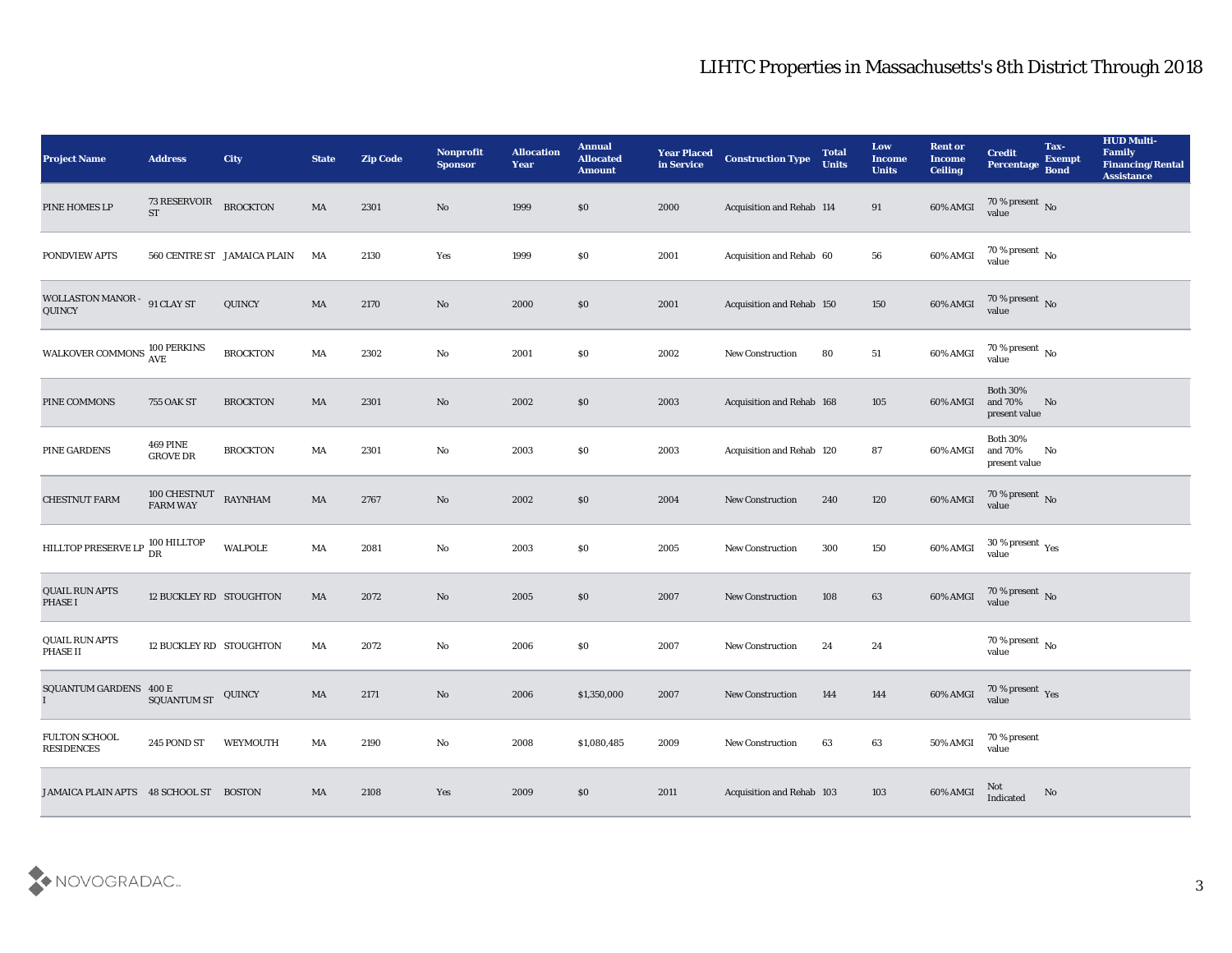| Project Name                                                 | <b>Address</b>                                                                                          | <b>City</b>     | <b>State</b> | <b>Zip Code</b> | <b>Nonprofit</b><br><b>Sponsor</b> | <b>Allocation</b><br>Year | <b>Annual</b><br><b>Allocated</b><br><b>Amount</b> | <b>Year Placed</b><br>in Service | <b>Construction Type</b>  | <b>Total</b><br><b>Units</b> | Low<br><b>Income</b><br><b>Units</b> | <b>Rent or</b><br><b>Income</b><br><b>Ceiling</b> | <b>Credit</b><br>Percentage Bond                | Tax-<br><b>Exempt</b> | <b>HUD Multi-</b><br>Family<br><b>Financing/Rental</b><br><b>Assistance</b> |
|--------------------------------------------------------------|---------------------------------------------------------------------------------------------------------|-----------------|--------------|-----------------|------------------------------------|---------------------------|----------------------------------------------------|----------------------------------|---------------------------|------------------------------|--------------------------------------|---------------------------------------------------|-------------------------------------------------|-----------------------|-----------------------------------------------------------------------------|
| POND STREET APTS<br>(WEYMOUTH)                               | 679 POND ST                                                                                             | WEYMOUTH        | MA           | 2190            | Yes                                | 2010                      | $\$0$                                              | 2011                             | <b>New Construction</b>   | 20                           | $20\,$                               | 60% AMGI                                          | Not<br>Indicated                                | No                    |                                                                             |
| <b>BLACKSTONE APTS</b>                                       | 33 BLOSSOM ST BOSTON                                                                                    |                 | <b>MA</b>    | 2114            | Yes                                | 2012                      | \$1,838,835                                        | 2012                             | Acquisition and Rehab 144 |                              | 139                                  | 60% AMGI                                          | $30\,\%$ present $\,$ Yes value                 |                       | Yes                                                                         |
| <b>WINTER GARDENS</b><br>APTS                                | <b>45 WINTER ST QUINCY</b>                                                                              |                 | MA           | 2169            | Yes                                | 2010                      | \$540,000                                          | 2012                             | <b>New Construction</b>   | 24                           | $\bf 24$                             | 60% AMGI                                          | $70\,\%$ present $\,$ No value                  |                       | Yes                                                                         |
| <b>CC STATION LOFTS</b>                                      | 124 MONTELLO BROCKTON<br>${\rm ST}$                                                                     |                 | MA           | 2301            | $\mathbf{N}\mathbf{o}$             | 2012                      | \$0\$                                              | 2013                             | Not Indicated             | 25                           | $\bf{0}$                             | 60% AMGI                                          | 30 % present<br>value                           |                       |                                                                             |
| OLD COLONY PHASE<br>2A                                       | 35 PATTERSON BOSTON<br>WAY                                                                              |                 | MA           | 2127            | $\mathbf{N}\mathbf{o}$             | 2012                      | \$1,750,000                                        | 2014                             | <b>New Construction</b>   | 45                           | 45                                   | 60% AMGI                                          | $70\,\%$ present $\,$ No value                  |                       | $\mathbf{N}\mathbf{o}$                                                      |
| OLD COLONY PHASE<br>$2\mathrm{B}$                            | 20 PATTERSON BOSTON<br><b>WAY</b>                                                                       |                 | MA           | 2127            | $\mathbf{N}\mathbf{o}$             | 2012                      | \$1,585,997                                        | 2014                             | <b>New Construction</b>   | 84                           | 84                                   | 60% AMGI                                          | $30\,\%$ present $\,$ Yes value                 |                       | No                                                                          |
| OLD COLONY PHASE<br>2C                                       | $\angle 4\angle - \angle 3U$ ULD<br><b>COLONY</b><br>AVENUE (THIS BOSTON<br><b>IS THE</b><br>ADDDECC OF |                 | MA           | 2127            |                                    | Insufficient<br>Data      | \$1,721,446                                        | 2015                             | New Construction          | 40                           | 40                                   | 60% AMGI                                          | 70 % present<br>value                           |                       | Yes                                                                         |
| <b>RESIDENCES AT</b><br>CENTRE + MAIN -<br>PHASE 1A          | <b>CENTRE</b><br><b>STREET</b>                                                                          | <b>BROCKTON</b> | MA           | 2301            |                                    | Insufficient<br>Data      | \$812,000                                          | 2015                             | <b>New Construction</b>   | 71                           | 29                                   | 60% AMGI                                          | 70 % present<br>value                           |                       |                                                                             |
| <b>RESIDENCES AT</b><br><b>CENTRE AND MAIN -</b><br>PHASE 1B | <b>CENTRE</b><br><b>STREET</b>                                                                          | <b>BROCKTON</b> | MA           | 2301            |                                    | 2015                      | \$723,712                                          | 2015                             | <b>New Construction</b>   | 42                           | 42                                   | 60% AMGI                                          | $30\,\%$ present $\rm\thinspace_{Yes}$<br>value |                       |                                                                             |
| <b>BROCKTON RHF</b>                                          | <b>54 HAVERHILL</b><br><b>STREET</b>                                                                    | <b>BROCKTON</b> | MA           | 2301            | No                                 | 2016                      | \$1,017,109                                        | 2015                             | Acquisition and Rehab 40  |                              | 40                                   | 60% AMGI                                          | $30\,\%$ present $\,$ Yes value                 |                       | No                                                                          |
| OLD COLONY PHASE<br>TWO C                                    | 1-7 JOSEPH<br><b>AGRI STREET</b>                                                                        | <b>BOSTON</b>   | MA           | 2127            | $\mathbf{N}\mathbf{o}$             | 2016                      | \$1,721,446                                        | 2015                             | <b>New Construction</b>   | 39                           | 39                                   | 60% AMGI                                          | $70\,\%$ present $\,$ No value                  |                       | No                                                                          |
|                                                              |                                                                                                         |                 |              |                 |                                    |                           |                                                    |                                  |                           |                              |                                      |                                                   |                                                 |                       |                                                                             |
|                                                              |                                                                                                         |                 |              |                 |                                    |                           |                                                    |                                  |                           |                              |                                      |                                                   |                                                 |                       |                                                                             |